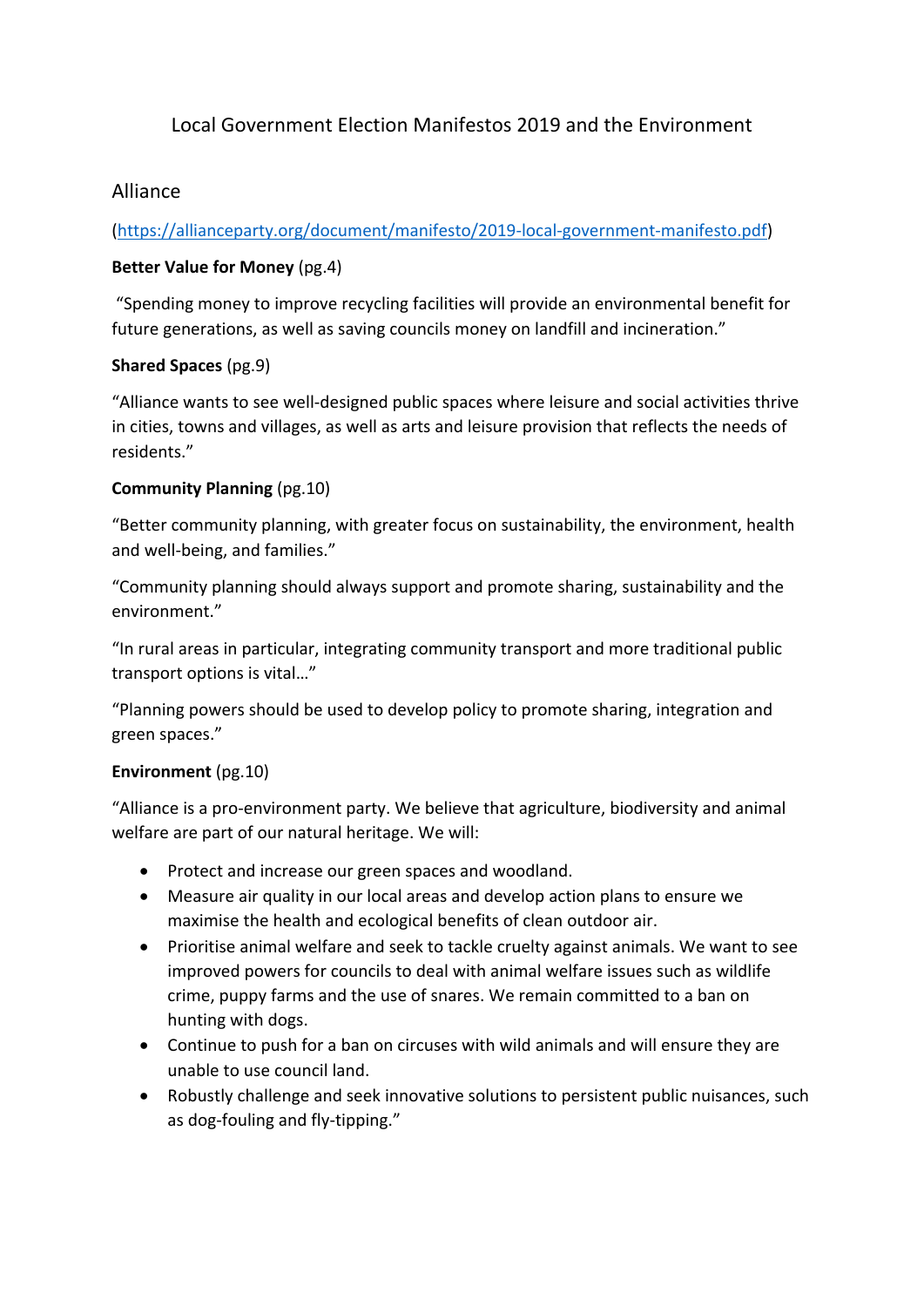# **Sustainability and Recycling** (pg.11)

"Reducing plastic use and carbon emissions, and improving recycling are essential to protect our environment. Despite improvements in recent years, recycling collection rates remain lower than EU targets across Northern Ireland. We will:

- Recognise the council's responsibility to ensure that it is as easy as possible for people to recycle and this should take into account access to transport and mobility needs.
- Drive co-ordination of waste management across council areas and within council areas, removing confusing rules and barriers to recycling in order to provide a standardised and accessible service to rate‐payers and drive up recycling rates.
- Push for increased opening hours of recycling facilities, including Sundays.
- We want to see councils become Carbon Neutral, recognising their responsibility to be leaders in sustainability and recycling, and setting an example for other businesses and households in the district to follow.
- We will ensure council facilities end their use of single-use plastics by 2022 and should consider how they can incentivise businesses in their areas to do the same."

### **Sustainable Transport** (pg.11)

"Alliance wants to see transport infrastructure that works for everyone, whilst balancing the need for investment in public transport and sustainability. We will:

- Push for councils to be leaders in sustainable transport, ensuring meeting venues are as accessible as possible by public transport.
- Seek to promote and expand Park and Ride facilities, taking cars out of towns and freeing town centres to be active travel areas (walking, cycling and public transport), in a way which doesn't create overflow parking problems in residential areas.
- Lobby for councils to be given responsibility for on‐street parking so that they can take a more strategic approach to parking which takes into account the number of disabled parking bays and the number of electric car charge points required, as well as issues around residents parking and problem parking on pavements.
- Work with the Department for Infrastructure and Translink to improve space, lighting and safety at all rural bus stops to enable and encourage residents to access and use public transport as an alternative to car use."

# **Active Travel** (pg.12)

"Alliance is fully committed to the delivery of first class integrated, sustainable and active travel for the people of Northern Ireland and to realising the multiple health, environmental, social and economic benefits of cycling in particular. We will:

 Work with the Department of Infrastructure to deliver safe and convenient cycling lanes.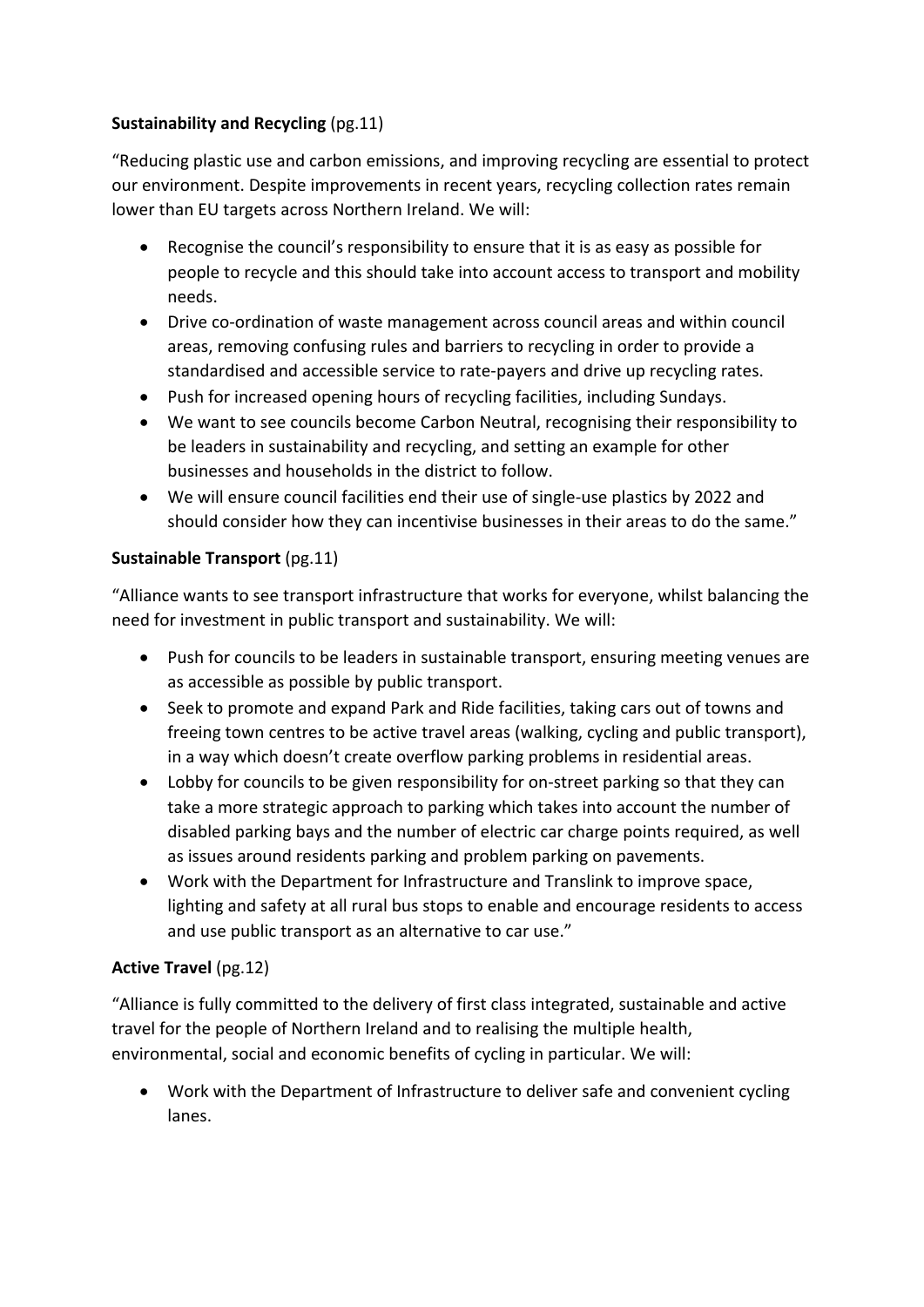- Push for the development and realisation of the health, rural regeneration and tourism potential of Greenways across the region and, where possible, with connectivity to the rest of the island.
- Create public, secured cycle parking areas and ensure hire bikes are available in all major towns, close to or in public transport hubs."

### **Community Well‐being** (pg.13)

"Alliance believes that council service provision must have the well‐being of communities at its heart in order to improve the lives of its residents and develop vibrant and welcoming neighbourhoods and communities. We will:

- Push for increased park provision, including play parks, dog-friendly areas and outdoor gyms.
- Deliver adequate allotment provision which matches demand."

### **Business and Tourism** (pg.14)

"Alliance believes that we need to support local businesses in order to generate our own wealth and create local jobs and a thriving local economy. We will:

 Establish an integrated strategy for sustainable tourism, which recognises local strengths and assets that can be developed and projected to a wider audience."

### **Regeneration** (pg.15)

"We believe that local councils are best placed to deliver local solutions on town, city and area‐based regeneration.

- We want to see regeneration powers urgently devolved to councils and their use monitored thereafter.
- Councils should become "one‐stop‐shops" for regeneration and development, ensuring targeting social need is central in decision‐making."

### **Brexit** (pg.16)

"[Brexit] poses a huge range of economic, social, environmental, security and political challenges for Northern Ireland."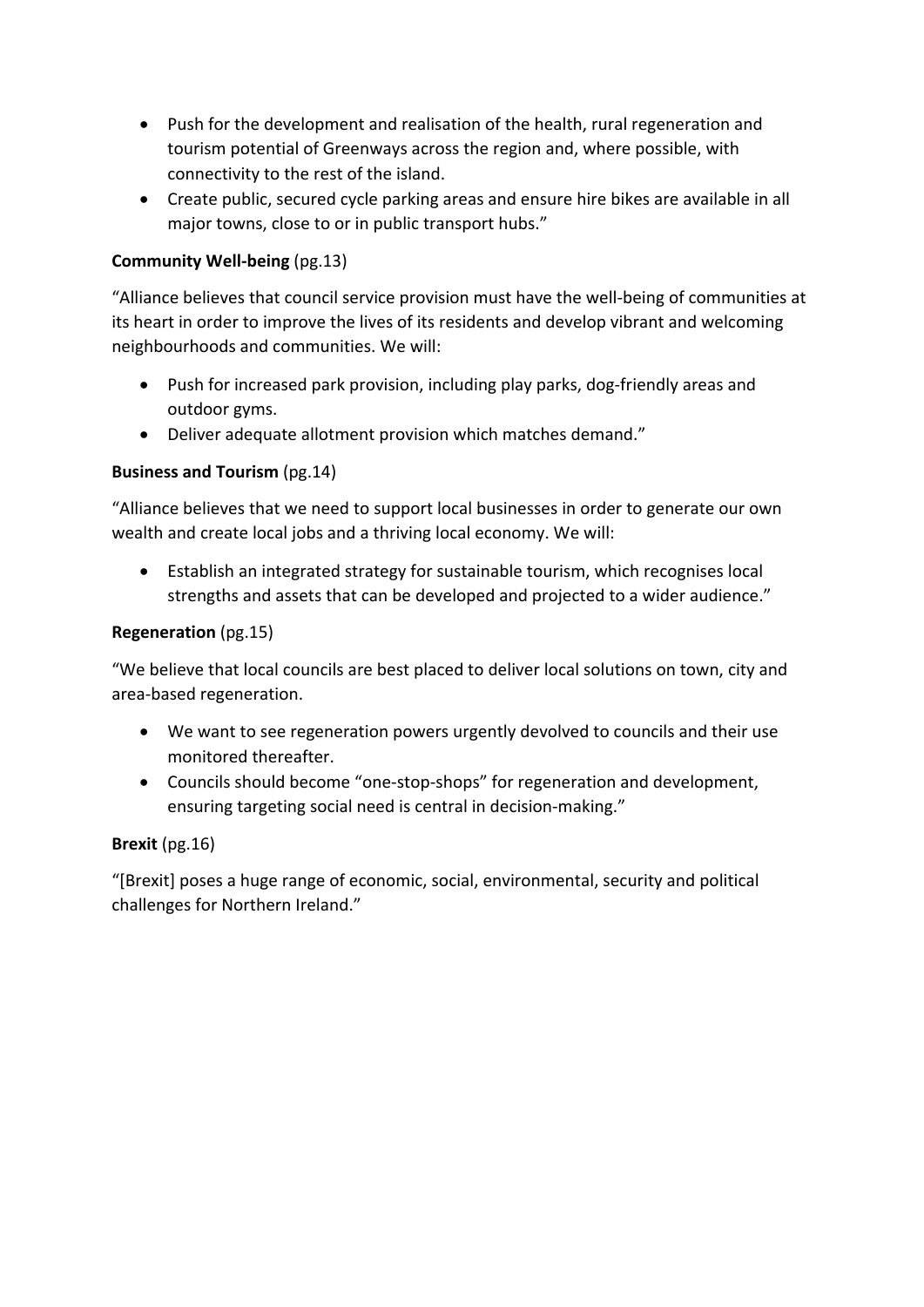# Democratic Unionist Party

### (www.mydup.com/images/uploads/publications/DUPLG2019Manifesto\_compressed.pdf)

# **Promoting The Circular Economy** (pg.25)

"Bins are what are most associated with Councils in many people's minds. Beyond providing this vital service to ratepayers there are our broader responsibilities to the environment and opportunities for new jobs.

Targets require Councils to reduce the amount of waste going to landfill and to increase our recycling rates. Failure on either costs both Councils and ratepayers. The different types of waste and the manner of their collection can affect both. This and recycling itself are key features of what is called the 'Circular' economy with a potential value for Northern Ireland of £150m. It is how savings can be made and jobs created by dealing with our forms of waste better, as well as handing on an environment to future generations we can be proud of. Therefore, your local DUP will support:

- Driving up recycling rates throughout the Province by implementing a recycling collection model that encourages householders to recycle, while ensuring the collection of high quality materials.
- Support a circular economy approach to recycling to create local jobs and economic growth opportunities for Northern Ireland.
- Work across Councils to develop shared recycling facilities for Northern Ireland"

# **The Building of Partnerships for Stronger Communities** (pg.27)

- "Active Lifestyles ‐ When developing new leisure facilities, parks and walkways design priorities will be to encourage exercise and active travel.
- Improving the infrastructure for ultra low emission vehicles. At present there are no hydrogen fuelling stations in Northern Ireland and the number, and type, of electric car charging points is patchy and does not measure up to those available in other European countries. It is the UK Government's aim to "accelerate the development of the zero emissions market" and in order for that to be achieved the current infrastructure needs improvement and investment."

# **Celebrations for Northern Ireland's Centenary in 2021** (pg.31)

"A lasting legacy ‐ This can be promoted through public art projects and environmental projects e.g. the development of centenary woods and centenary greenways."

# **Tourism** (pg.34)

"[We will] seek greater investment in restoring many significant historical sites which have strong tourism potential, but have fallen into disrepair. There are many public-private partnership opportunities in this area."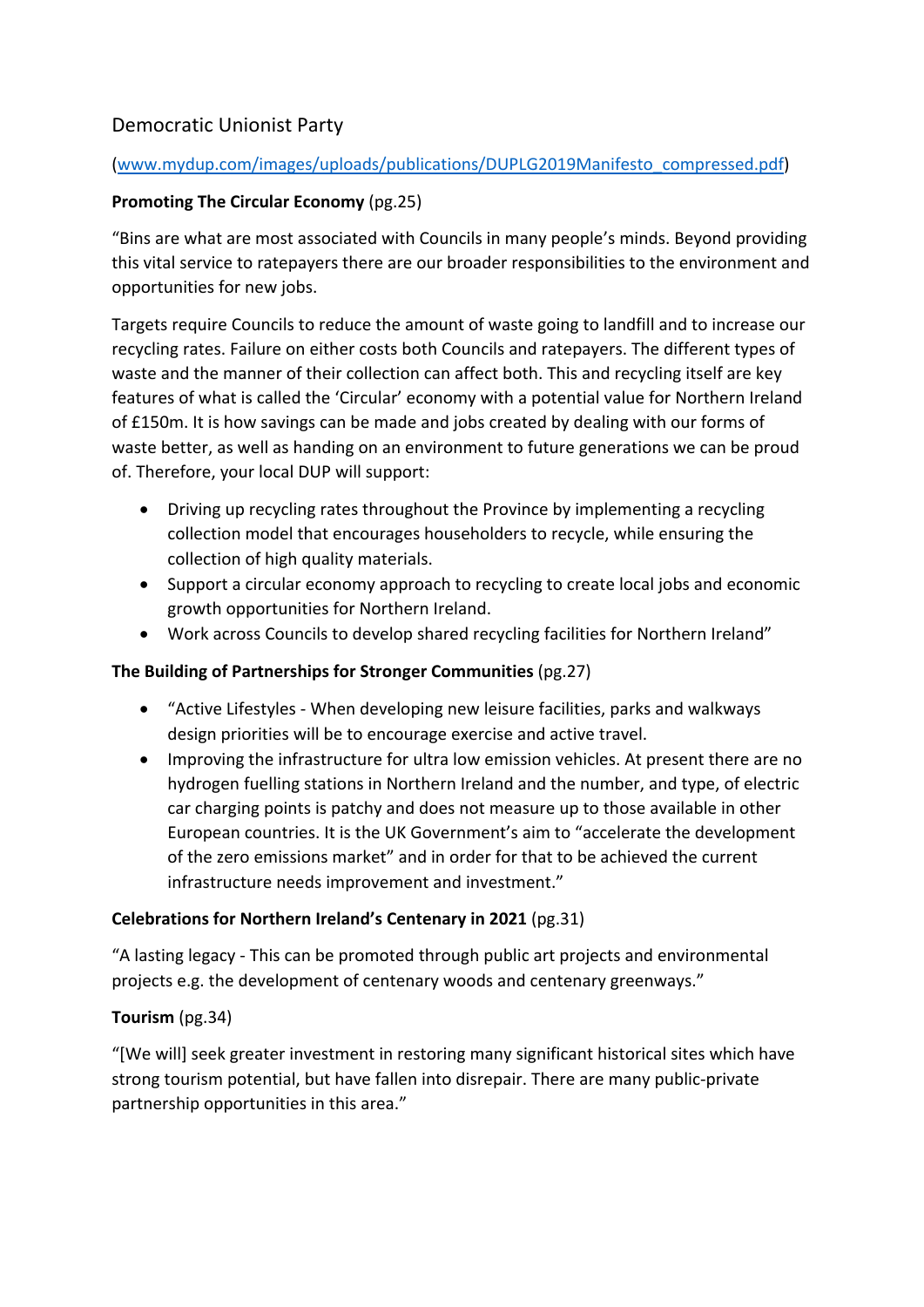### **Rural Communities** (pg.35)

"A healthy rural landscape is the lifeblood of the country therefore it is important that we protect and improve the environment. The DUP has supported the creation of environmental farming schemes, which deliver tangible environmental benefits. Agriculture and the environment must work hand in hand and your DUP team will take a pragmatic approach on Council to sustainable farm development going forward. We also want to encourage local Councils to improve facilities including parks, outdoor trails, greenways and utilising public assets better to allow greater access to rural areas."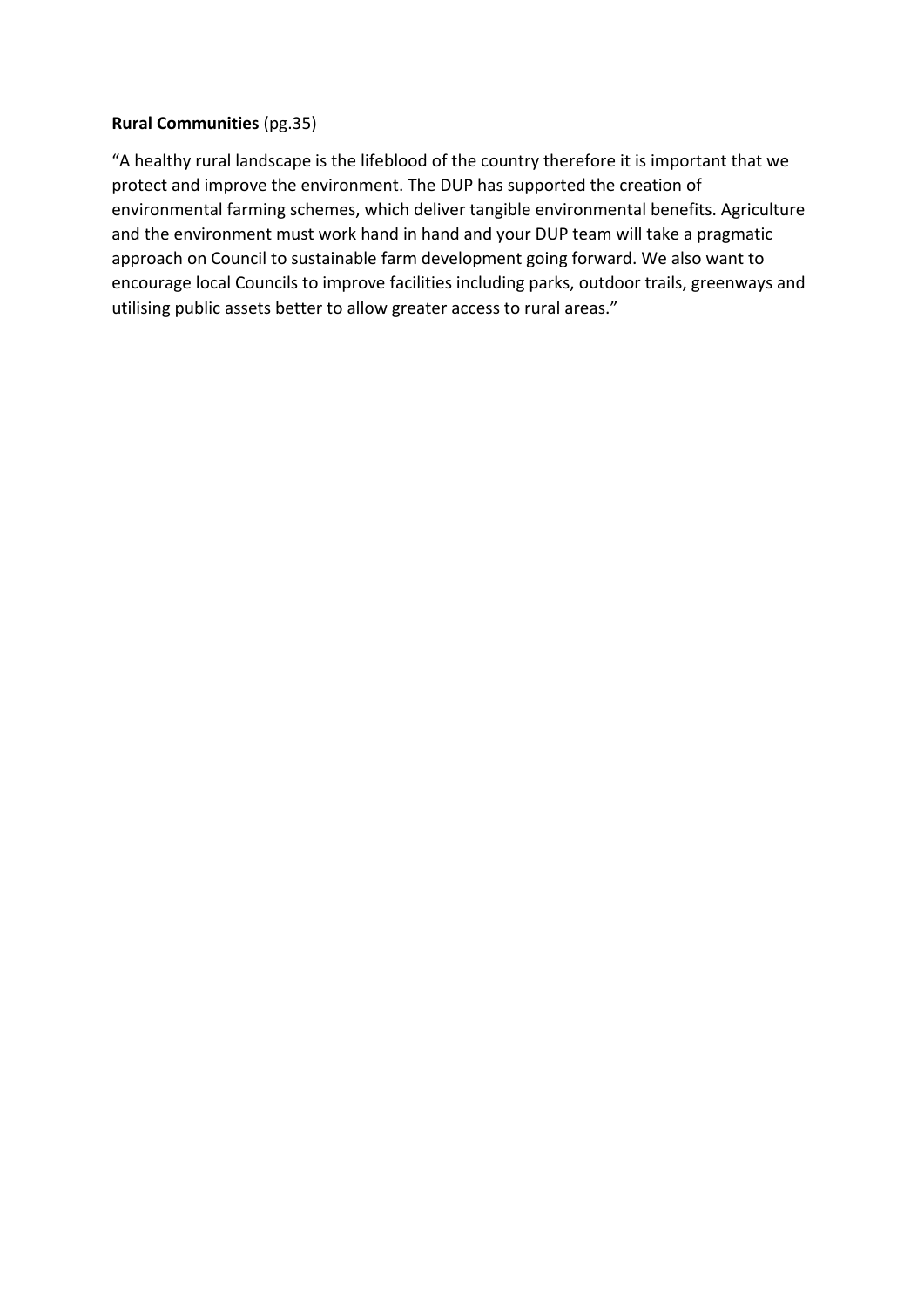# Green Party NI

#### (https://issuu.com/greenpartyni/docs/green\_party\_le19\_manifesto)

### **Green Means Go!** (pg.2)

"Green means climate action. We must listen to voices such as that Greta Thunberg when they warn that 'our house is on fire' and appreciate that our environment has limits. Green Councillors will be the first line of defence against catastrophic climate change ‐ particularly as Brexit threatens our environmental protections."

"Green councillors will move towards a sustainable economy that addresses climate breakdown as well as economic inequality."

#### **Green Means 10 Commitments** (pg.5)

"Ensure that all Council premises are single‐use plastic free."

"Divest fully the pension schemes of Council staff and Councillors away from fossil fuel companies."

"Improve air quality standards through increased pollution monitoring and reporting in line with World Health Organisation standards."

"Ensure that communities take the lead on planning and development of our towns and cities, reforming the current model where private developers lead."

"Create Exercise on Prescription programmes in collaboration with the Department of Health to help people recovering from illness or injury."

#### **Addressing climate breakdown** (pg.6)

"Green Councillors will…

Ensure that all Council premises are free from single‐use plastics.

Encourage active and environmentally friendly travel like cycling and walking through the growth and development of schemes like Belfast Bikes and the provision of good cycling and walking infrastructure.

Support local and organic food production through food growing initiatives, allotment provision, community gardens and urban vegetable growing.

Promote energy justice to ensure that each Council area eradicates energy injustice.

Commit Councils to a carbon reduction strategy with tougher yearly targets for reductions in energy use, and a staged increase in renewable energy generation.

Oppose fracking and mining and commit to leaving fossil fuels in the ground and transitioning to clean energy sources.

Improve the quantity and quality of recycling through a target of 70% for household recycling and composting by 2025.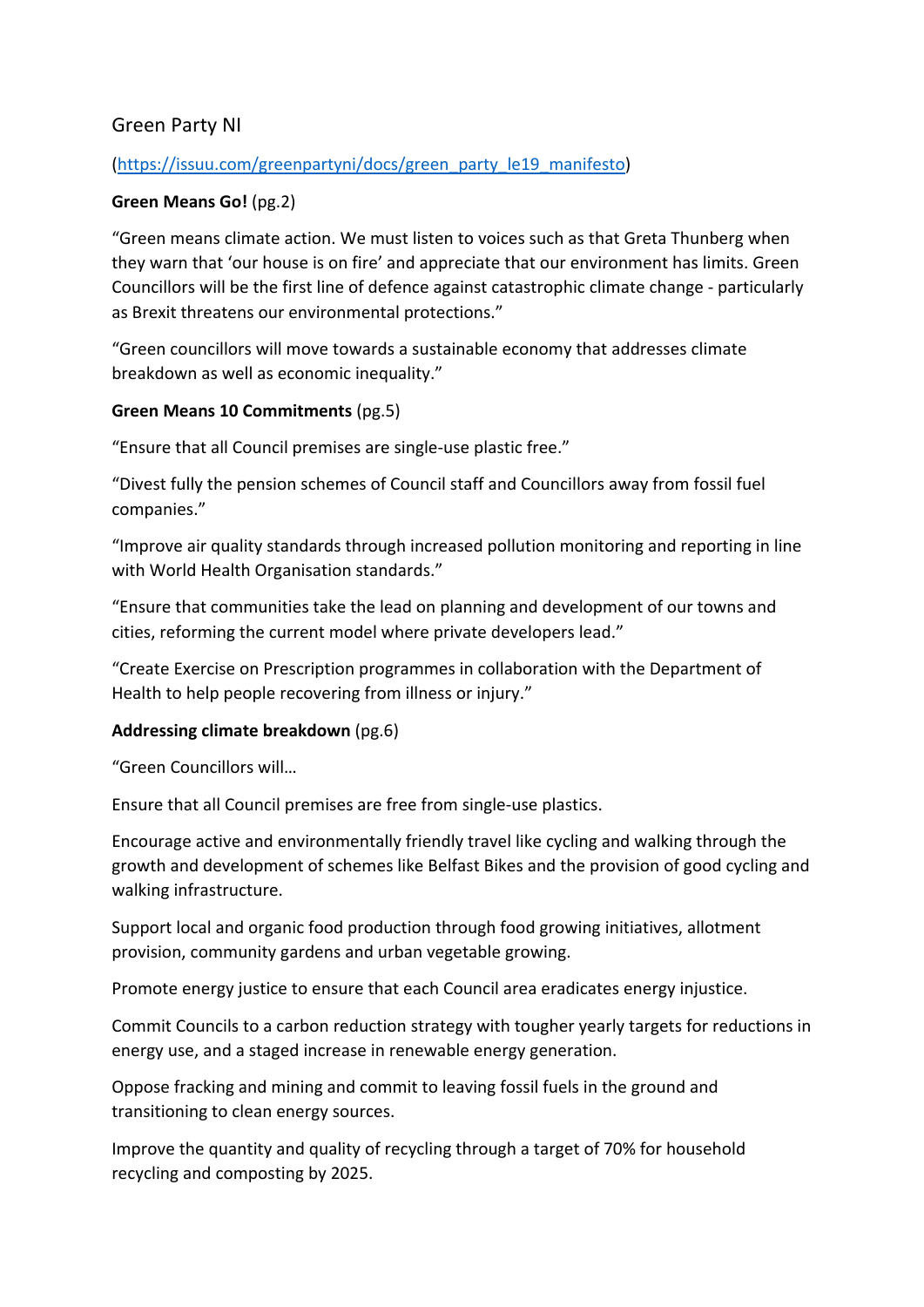Improve our infrastructure to boost the circular economy model and allow for a greater range and volume of recycling to be processed in Northern Ireland.

Protect wildlife sites and local green spaces from development by ensuring enforcement of the Wildlife and Natural Environment Act to protect habitats.

Manage flood risk on public land in sustainable ways that benefit people and nature.

Transform and re‐wild derelict and brown field sites to open spaces, seeking opportunities for new forestry planting which will help soak up carbon from the atmosphere."

### **A thriving and just economy** (pg.8)

"Green Councillors will…

Divest the pension schemes of Council staff and Councillors away from fossil fuel companies and into ethical pension provision.

Encourage regeneration of local town centres, promoting independent retailers ahead of chain stores or out‐of‐town developments."

### **Creating healthy and happy communities** (pg.10)

"Green Councillors will…

Increase opening hours of Council managed green spaces and public parks alongside the use of smart lighting systems to increase safety while managing cost and environmental impact.

Support the One Million Trees Project to ensure that people can enjoy trees planted across urban areas as well as protecting trees and green spaces in place at present."

### **Planning for sustainability** (pg.14)

"Green Councillors will…

Ensure that communities take the lead on planning and development in our towns and cities, reforming the current model where private developers lead.

Require all new builds to meet the highest environmental standards, minimising carbon emissions and increasing energy efficiency.

Integrate a sustainable construction strategy as a condition of all planning applications. This covers recycling and reuse of materials, reduction of waste materials, energy generation, energy conservation, landscaping and sustainable transport facilities.

Require Local Development Plans to be co‐designed with communities and stakeholders to ensure that they provide for sustainable and inclusive development.

Implement Developer Contribution Schemes to bring wider community benefit in areas where significant development is taking place.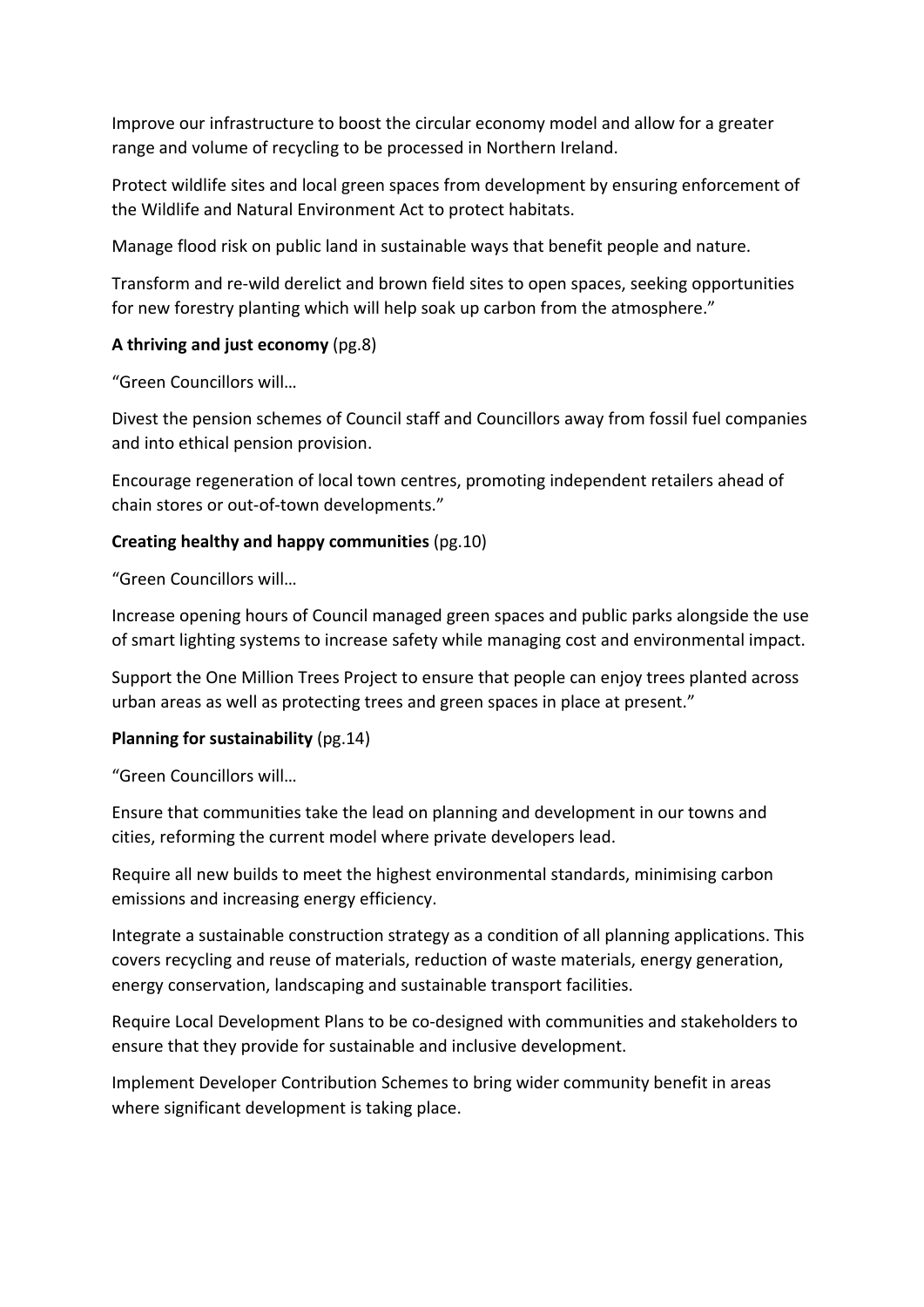Oppose the high densification of Houses of Multiple Occupation (HMOs) in a single area. Ensure that HMO landlords are held to account for the safety and welfare of tenants and the impact of their property and its tenants on their surrounding environment.

Support the introduction of third party rights of planning appeal to balance the rights of communities with developers.

Develop a scheme to incentivise developers and landowners to redevelop and protect buildings from falling into dereliction."

### **Leisure, recreation and arts for all** (pg.16)

"Green Councillors will…

Create Exercise on Prescription programmes in collaboration with the Department of Health to help people recovering from illness or injury.

Improve animal welfare and safety standards at Belfast Zoo and ensure that all animals are kept for genuine conservation purposes.

Refuse licences for circuses using animals and ensure that every council has at least one animal welfare officer."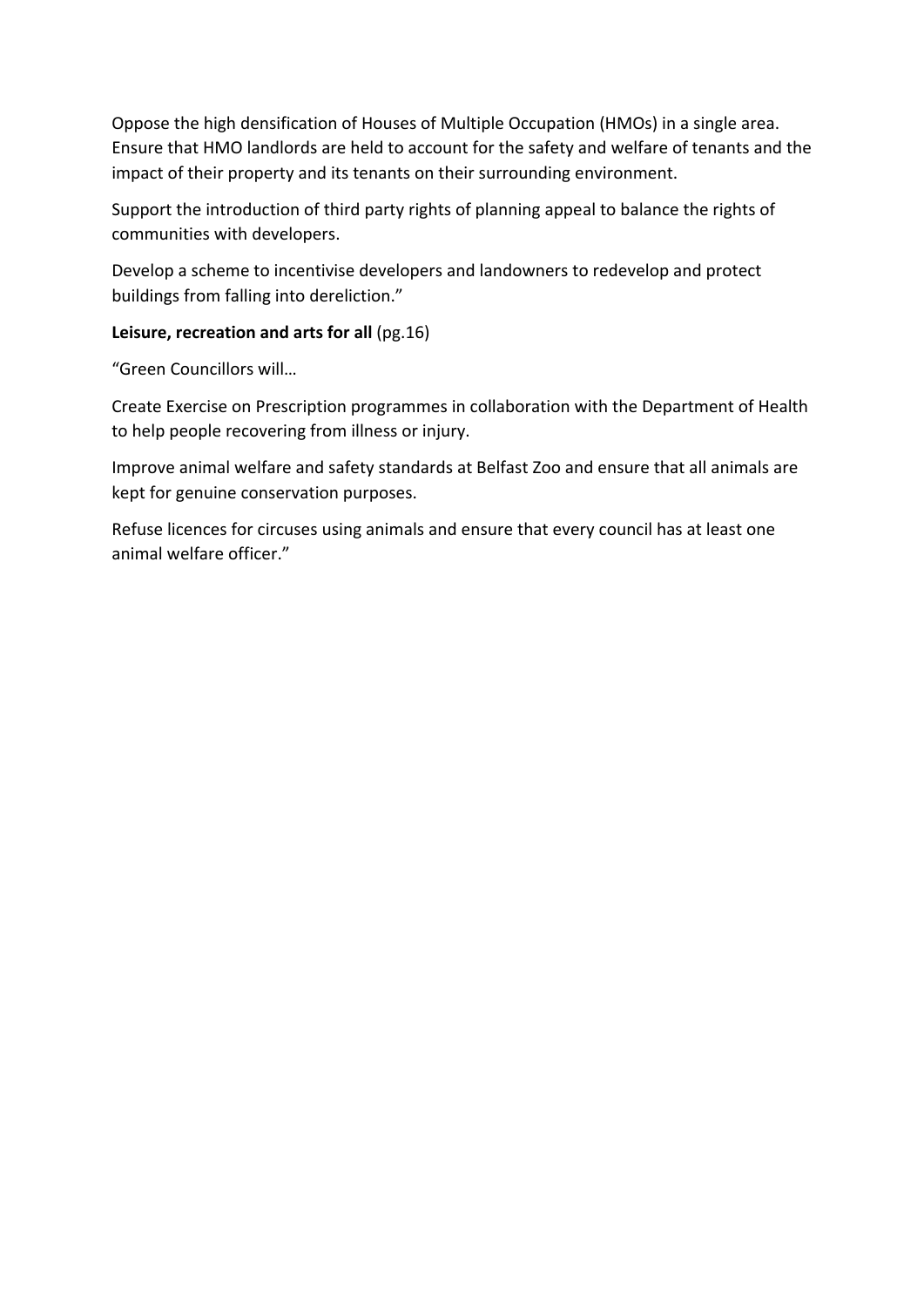# Social Democratic and Labour Party

### (http://sdlp.ie/site/assets/files/43536/sdlp\_manifesto\_2019‐3.pdf)

### **Partnership in Councils** (pg.3)

"SDLP Councillors have continued to work to create jobs, create cleaner, greener and safer communities…"

"We support the devolution of further powers to our councils ‐ including responsibility for regeneration so that people can be more involved in setting their own vision for what their community should look like in five, ten or twenty years. It is our strong belief that planning, community planning and regeneration powers should be strings of the same bow, used together to transform local places."

### **First class community health services** (pg.8)

"Encourage people to lead more active lives by creating new greenway and quietway infrastructure which will incentivise walking or cycling. We'll also press for active travel hubs as a key part of the transformation of transport services in Belfast and Derry and introduce an active health strategy for every council."

"Increase the amount of green space in our towns and cities, enhancing our environment and providing people with the opportunity to exercise in a welcoming space."

"Press for the introduction of clean air zones in those councils where people are most at risk of health complications related to higher concentrations of particulate matter."

# **Planning towns and cities for the future (pg.15)**

"Enhanced collaboration between statutory partners and the voluntary and community sector in the community planning process."

### **Making great places** (pg.16)

"Our councillors will protect and enhance our parks, beaches and green spaces and we will work to develop age appropriate facilities in all community recreation facilities. We will work to encourage healthier lifestyles by improving upon, and promoting the use of, existing health and wellbeing facilities, sports facilities, allotments and projects to enhance quality of life."

### **Education** (pg.21)

"The SDLP believes that councils should support cycling by ensuring that school children are trained in on‐road cycling in their local communities. This should be complemented with council support to encourage safe routes to schools, making it easier for pupils to walk and cycle to school safely."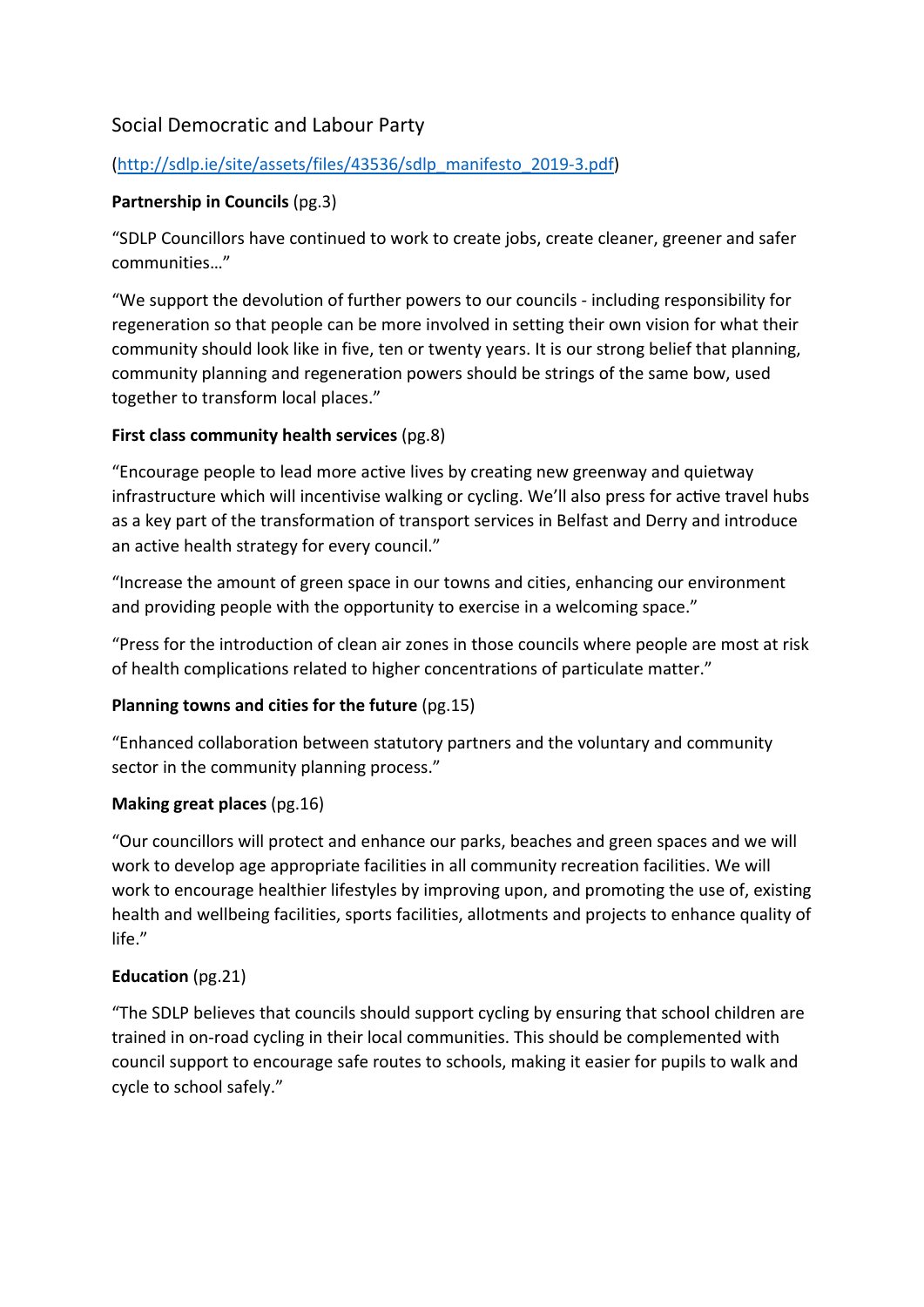## **Climate Change** (pg.25)

"Climate change is the seismic global challenge facing this generation. Failure to take action now will result in significant changes to our global climate and weather that will devastate developed and developing economies as well as leaving millions homeless.

The SDLP is committed to making changes at a local level so that Northern Ireland can play its part in addressing the causes and impacts of climate change, including the reduction of carbon emissions and promoting sustainability.

The SDLP believes that climate change adaptation should be a material consideration in all future planning decisions.

The SDLP supports the divestment of NILGOSC pensions from fossil fuels. We believe that, as political leaders, we should be prepared to make personal and civic investments in technologies that will reduce reliance on fossil fuels.

We support the development of a clean air strategy, and further support the introduction of clean air zones in those councils where people are most at risk of health complications related to higher concentrations of particulate matter.

We will press for councils across the North to cooperate with local authorities in Great Britain on a decarbonisation agenda in homes to reduce reliance on solid fuel burning.

The SDLP will work to establish a climate change committee on each council."

### **Fracking and Precious Metal Mining** (pg.25)

"In government, when others wanted to exploit our natural resources for reckless profiteering, the SDLP took a stand and introduced a moratorium on fracking until we could be assured by scientific evidence that there would be no lasting impact on our environment or on local communities. We stand by that approach.

It is our duty, as political leaders and custodians of our natural environment, to leave our stunning landscapes in a better state than we found them for future generations to enjoy. But, more importantly, our first responsibility is to protect the health of local people and local wildlife.

The SDLP supports a moratorium on strip mining and precious mineral/metal mining until we can be assured that the extraction process poses no risk to our environment, public health or local communities."

### **Flooding** (pg.25)

"The Met Office predicts that, within 50 years, rising global temperatures will have a marked impact on local weather patterns. Alongside harsher, drier summers, rain patterns are likely to intensify in future autumns and winters. Our towns and cities must become more flood resilient to deal with the economic and human impact of increased storm activity.

Over the course of the last few decades, increased development has led to a decrease in the permeability of our town and city centres. This has made them less resilient to severe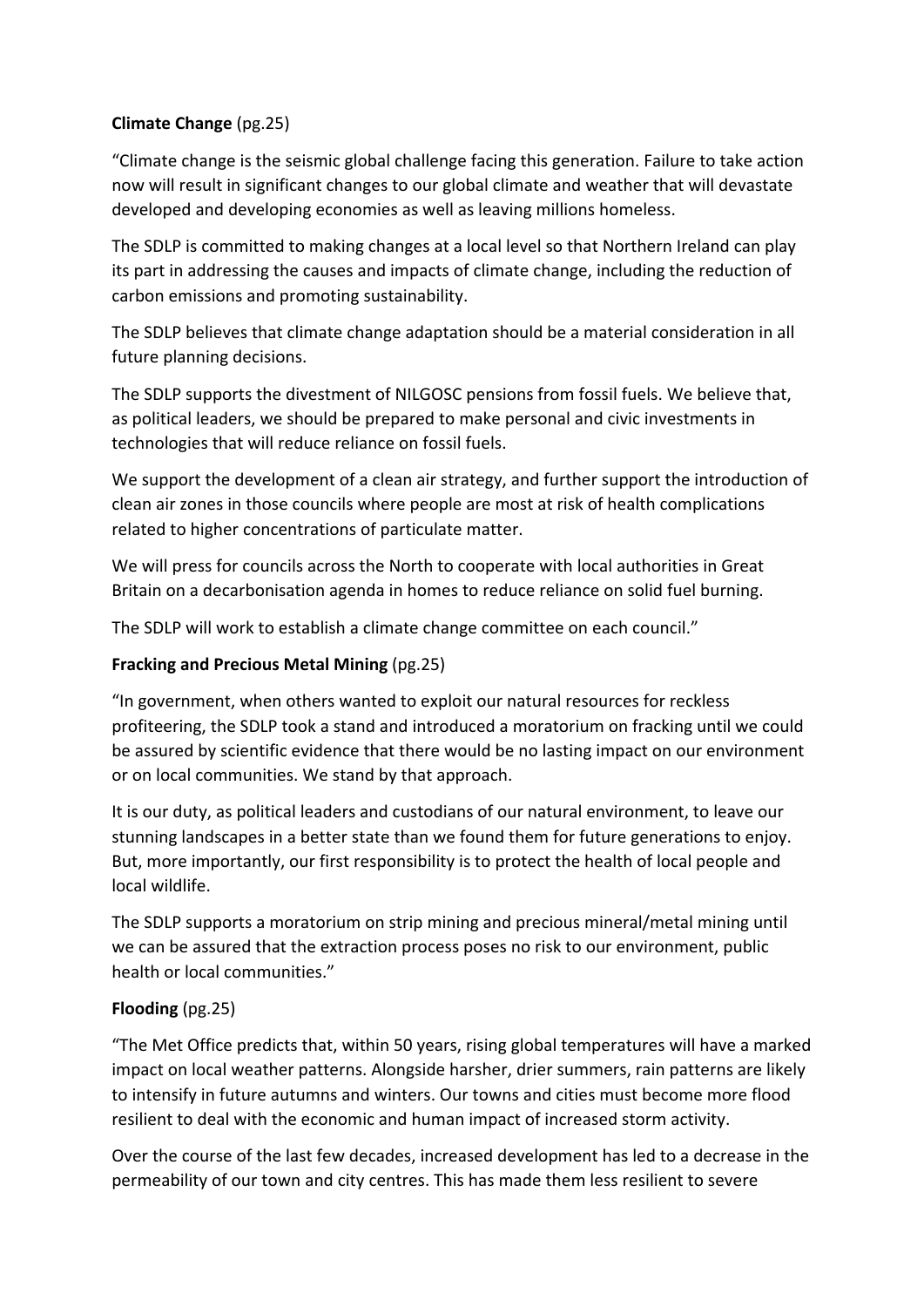flooding incidents. In anticipation of future climate changes, local government must take action to invest in water harvesting technologies, sustainable urban drainage systems and enhance the levels of green space capable of absorbing excess water.

The SDLP will also press for an inter‐council coastal community network to develop a coastal adaptation plan to deal with the threat of rising sea levels and increased erosion which threatens homes and businesses. This work should enhance ongoing collaboration between Northern Ireland and the Welsh Government as part of the Ireland Wales Programme."

### **Cleaner, Greener Places** (pg.27)

"Making climate change adaptation a material consideration for future planning proposals."

"Divestment of the Local Government pension scheme from fossil fuels."

"The introduction of a clean air strategy and clean air zones in those council areas with high concentrations of particulate matter."

"Cooperation across councils on a decarbonisation agenda to reduce reliance on solid fuel burning."

"A climate change committee on each council."

"A moratorium on strip mining and precious mineral/metal mining across Northern Ireland until it can be proven that there will be no risk to the environment or public health."

"Investment in water harvesting technologies and sustainable urban drainage systems to prepare for enhanced instances of flooding."

"Enhancing green space in towns and cities to increase the permeability of our urban landscape and improve flood resilience."

"Establishment of an inter‐council coastal community network to develop a costal adaptation toolkit."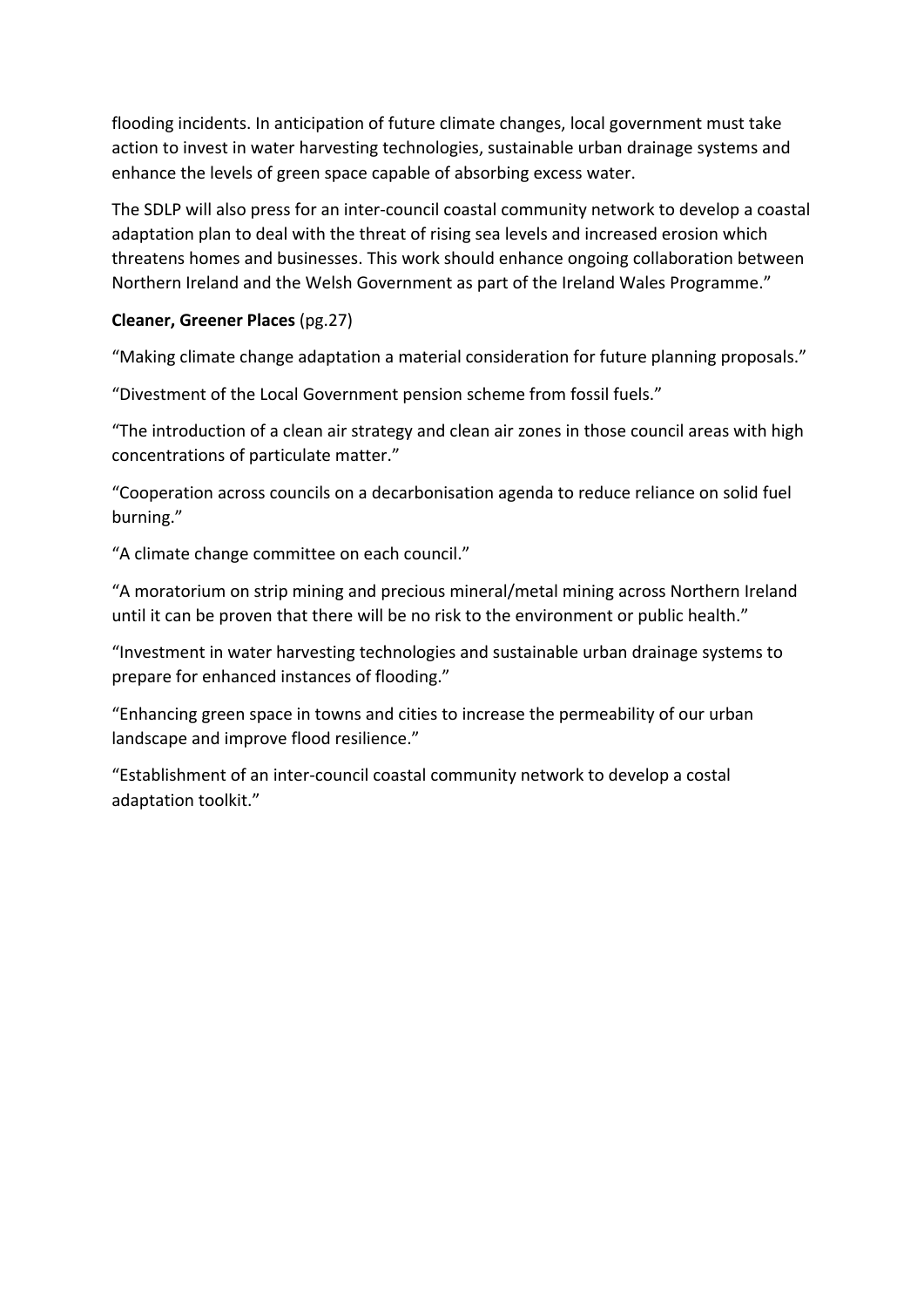# Sinn Féin

### (https://www.sinnfein.ie/files/2019/A4\_2019manifesto6C.pdf)

### **Regeneration** (pg.7)

"Council purchasing power should be harnessed for public good. Contracting out Council services to the lowest cost tenders undermines the quality of public services and creates a race to the bottom on workers' pay and conditions. Services should instead be delivered in a way that maximises social, economic and environmental well-being."

### **Environment** (pg.8)

"Tackling climate change is a priority for Sinn Féin. Major efforts will be made in all councils to reduce the carbon footprint and we will be fully supportive of renewable energy alternatives.

Investing in the built environment, making the area not just an attractive place for local people to live, also has the benefit of making the area an attractive place for investment. Investors are attracted to areas which have a high quality of life standard with access to amenities.

Sinn Féin believes that councils have an import role in protecting our environment. We want to see a movement away from the burning of fossil fuels to a cleaner and greener environment.

One of Sinn Féin's major efforts in all councils will be to tackle the issue of climate change and help reduce the carbon footprint and we will be fully supportive of renewable energy alternatives.

We want to see councils adopt carbon neutral heat sources for any new council buildings and undertaking to retro fit older buildings. They should also remove single use disposable plastics from their offices and facilities.

Taking steps to protect the environment would also allow councils to play a part in creating jobs and generating an income that helps offset rate increases.

That direct financial investment in the environment should also be backed up by councils calling on the local Government Officers' Superannuation Committee to desist from investing in fossil fuel companies.

Waste can be a valuable commodity and Sinn Féin wants to see councils use the best re‐ cycling model in terms of efficiency, viability and economically.

We want to see councils proactively pursuing the three R's when it comes to dealing with waste, Reduce, Reuse and Recycle, so as to reduce the amount spent on landfill as well as generating an income from the waste.

One such approach would see councils adopt a kerb box scheme alongside the blue bins. Rather than councils paying for landfill or paying companies to take away and process our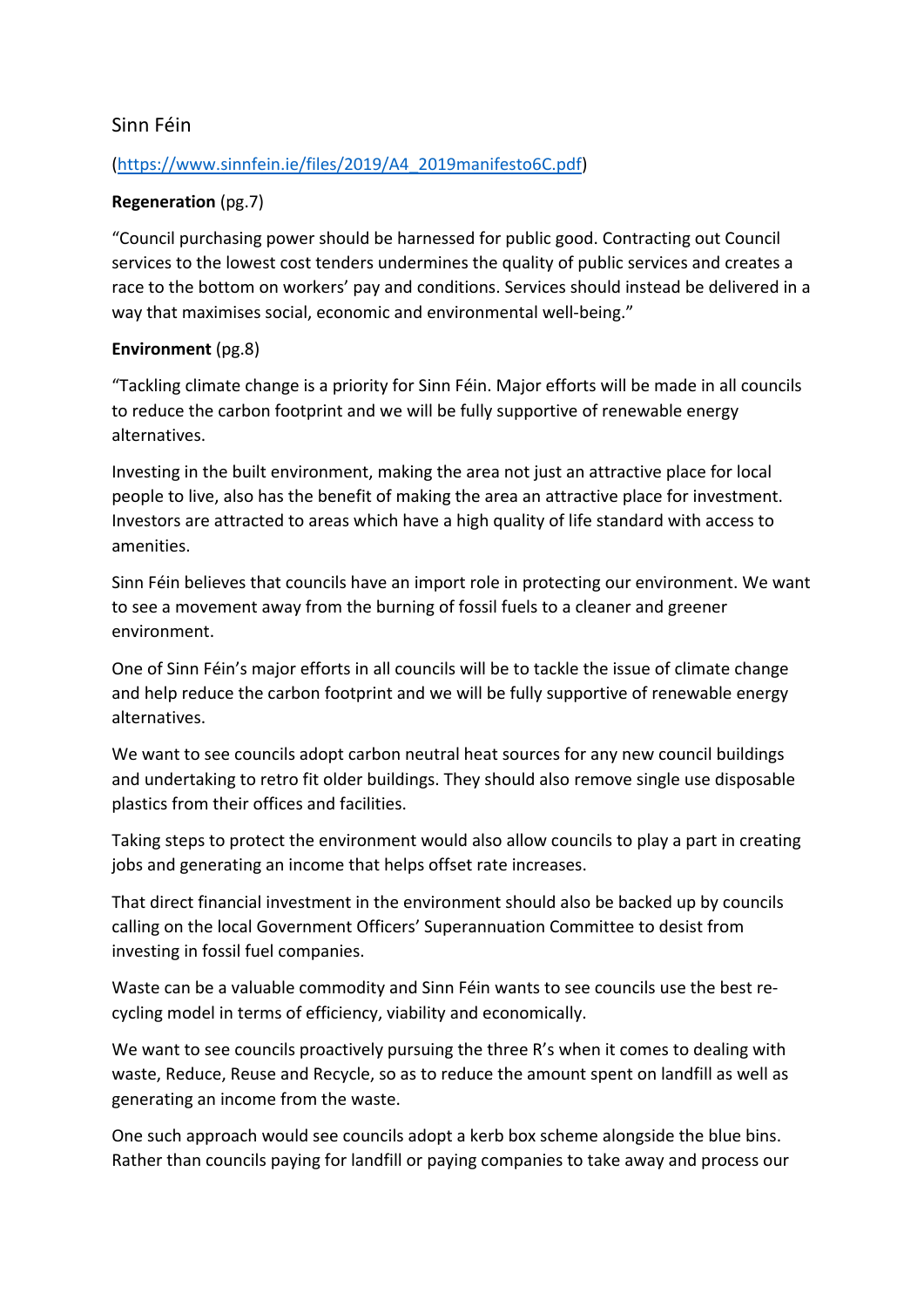waste, we want to see councils creating a circular economic model using their statutory obligations for the management of waste to create local jobs and an income stream.

Rather than giving the resource away, the retention of valuable processed recyclable products provides each council area with the opportunity to create local employment whilst generating a sustainable income from the sale of recyclables.

Sinn Féin is committed to protecting local communities and the environment from the harmful effects of chemical and nuclear waste. This is evident by our continued opposition to the use of cyanide in gold mining and the dumping nuclear waste materials, which is harmful to the environment and people's health."

### **Rural Communities** (pg.13)

"Sinn Féin believes that rural communities, farmers and rural dwellers, are at the heart of our society. They are an integral part of protecting our ecology as well as ensuring that not only do we have high standards of food available locally but also through their efforts we have a thriving agri-food sector."

"The sustainability of our countryside depends on people and families being able to reside there. Sinn Féin wants to see a review of strategic planning policy PPS 21 in order to ensure that it is meeting the demand for rural housing while protecting the open countryside and the environment."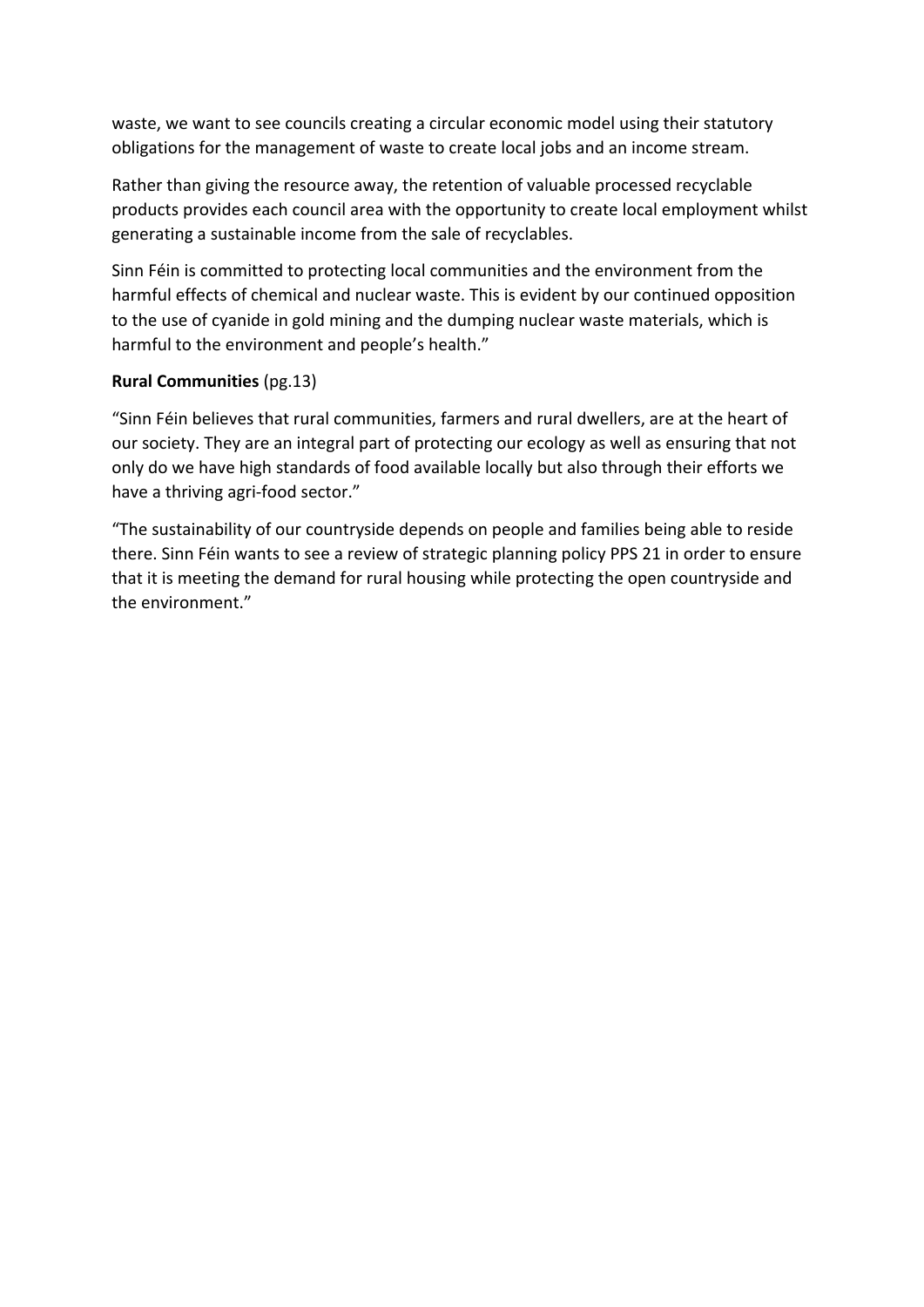# Ulster Unionist Party

### (https://uup.org/assets/images/UUP%202019%20Council%20Manifesto.pdf)

#### **Putting the super back into super councils** (pg.3)

"The powers we want to see wrestled from the grip of Stormont Departments include;

- Community regeneration
- Street lighting
- Roadside grass cutting
- Libraries
- Youth services
- Minor roads maintenance
- On-street car parking
- And responsibility for the natural and built heritage

We also want to see the revenue generated locally through the Landfill Tax, to be devolved from the UK Government in order to allow Councils here to invest in their waste management infrastructure."

### **A new single model of waste management** (pg.4)

"Whilst much progress has been made on reducing waste over the last decade, unfortunately there are indications that waste tonnages are on the rise, that recycling rates are starting to level off and that we are increasingly unlikely to meet the key 2020 target within the revised Waste Framework Directive. As a result, the cost of waste treatment and disposal will likely increase as landfill supply ends and export increases. Whilst individual councils are trying to tackle the problem, there is neither sufficient nor effective leadership from the centre."

### **Our priorities for Armagh, Banbridge and Craigavon** (pg.5)

"Our rural communities and farming families are facing great uncertainty. The ambiguity about how, or even when, we will be leaving the European Union is incredibly destabilising for the local sector. Ulster Unionist Councillors believe that the design of a post‐Brexit land based support model ‐ which both safeguards our environment and financially supports our farmers - has to be an immediate priority. Right now our farmers have no leadership, just when they need it most."

### **Our priorities for Ards and North Down** (pg.7)

"Invest in increased enforcement to deter dog fouling, littering and dumping"

"Become the greenest Borough in Northern Ireland"

### **Our priorities for Fermanagh and Omagh** (pg.11)